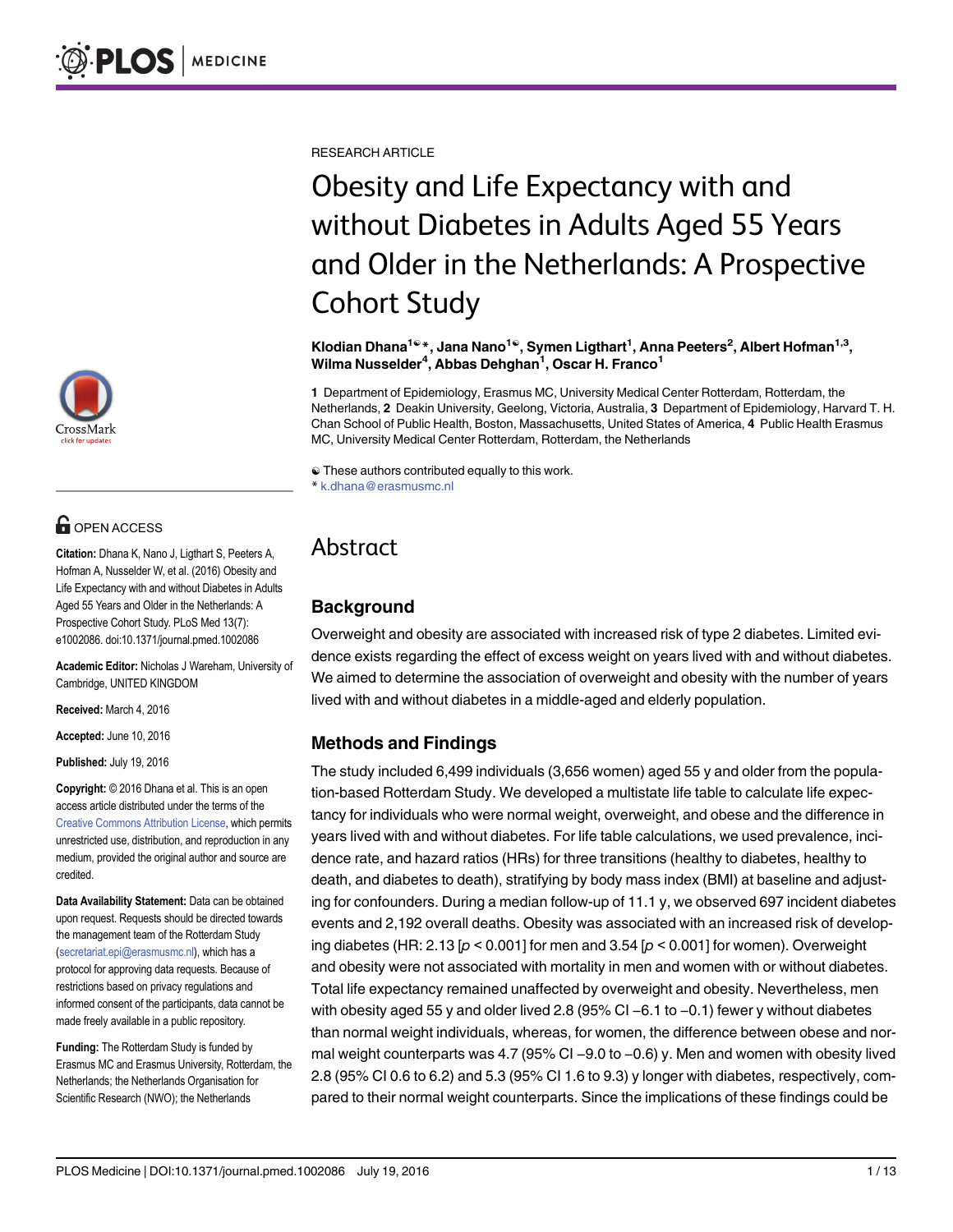Organisation for Health Research and Development (ZonMw); the Research Institute for Diseases in the Elderly (RIDE); the Ministry of Education, Culture and Science; the Ministry for Health, Welfare and Sports; the European Commission (DG XII); and the Municipality of Rotterdam. KD and JN are supported by Erasmus Mundus Western Balkans (ERAWEB), a project funded by the European Commission. OHF works in ErasmusAGE, a center for aging research across the life course funded by Nestlé Nutrition (Nestec Ltd.) and Metagenics Inc. Nestlé Nutrition (Nestec Ltd.) and Metagenics Inc. These funding sources had no role in design and conduct of this manuscript; collection, management, analysis, and interpretation of the data; or preparation, review or approval of this manuscript.

Competing Interests: OHF works in ErasmusAGE, a center for aging research across the life course funded by Nestlé Nutrition (Nestec Ltd.); Metagenics Inc.; and AXA.

Abbreviations: BMI, body mass index; HR, hazard ratio; IQR, interquartile range; METh, metabolic equivalent hour; RS, Rotterdam Study; SD, standard deviation; STROBE, Strengthening the Reporting of Observational Studies in Epidemiology; T2D, type two diabetes

limited to middle-aged and older white European populations, our results need confirmation in other populations.

#### **Conclusions**

Obesity in the middle aged and elderly is associated with a reduction in the number of years lived free of diabetes and an increase in the number of years lived with diabetes. Those extra years lived with morbidity might place a high toll on individuals and health care systems.

## Author Summary

#### Why Was This Study Done?

• Obesity, which has contributed to a dramatic increase in type 2 diabetes, is one of today's highest public health concerns. Measures of lifetime consequences such as life expectancy with and without diabetes are necessary to inform clinical care, patients, and health care policy to facilitate the understanding of the consequences of being overweight or obese.

#### What Did the Researchers Do and Find?

- Using data from a well-defined European population with long-term follow-up, we calculated life expectancy for individuals who were normal weight, overweight, and obese and the difference in years lived with and without diabetes.
- We constructed three different health states: free of diabetes, diabetes, and death. We further evaluated how participants in our study moved from one state to another (incident diabetes, incident mortality among diabetics, and mortality among nondiabetics) to assess the difference in risk of mortality and diabetes among individuals 55 y and older by different categories of body mass index (BMI).
- There were no differences in total life expectancy by body weight status. Nevertheless, men with obesity lived 2.8 y fewer free of diabetes than their normal weight counterparts, whereas, for women, the difference between obese and normal weight subjects was 4.7 y. Moreover, men and women with obesity lived 2.8 and 5.3 more y with diabetes compared to normal weight counterparts.

#### What Do These Findings Mean?

• Obesity increases the risk of developing diabetes earlier in life and the amount of years individuals live with diabetes. As long as the obesity epidemic continues, we will observe more individuals living with diabetes and for a longer period of time. Our findings underscore the importance of preventing and treating obesity for clinicians, patients, and policy makers.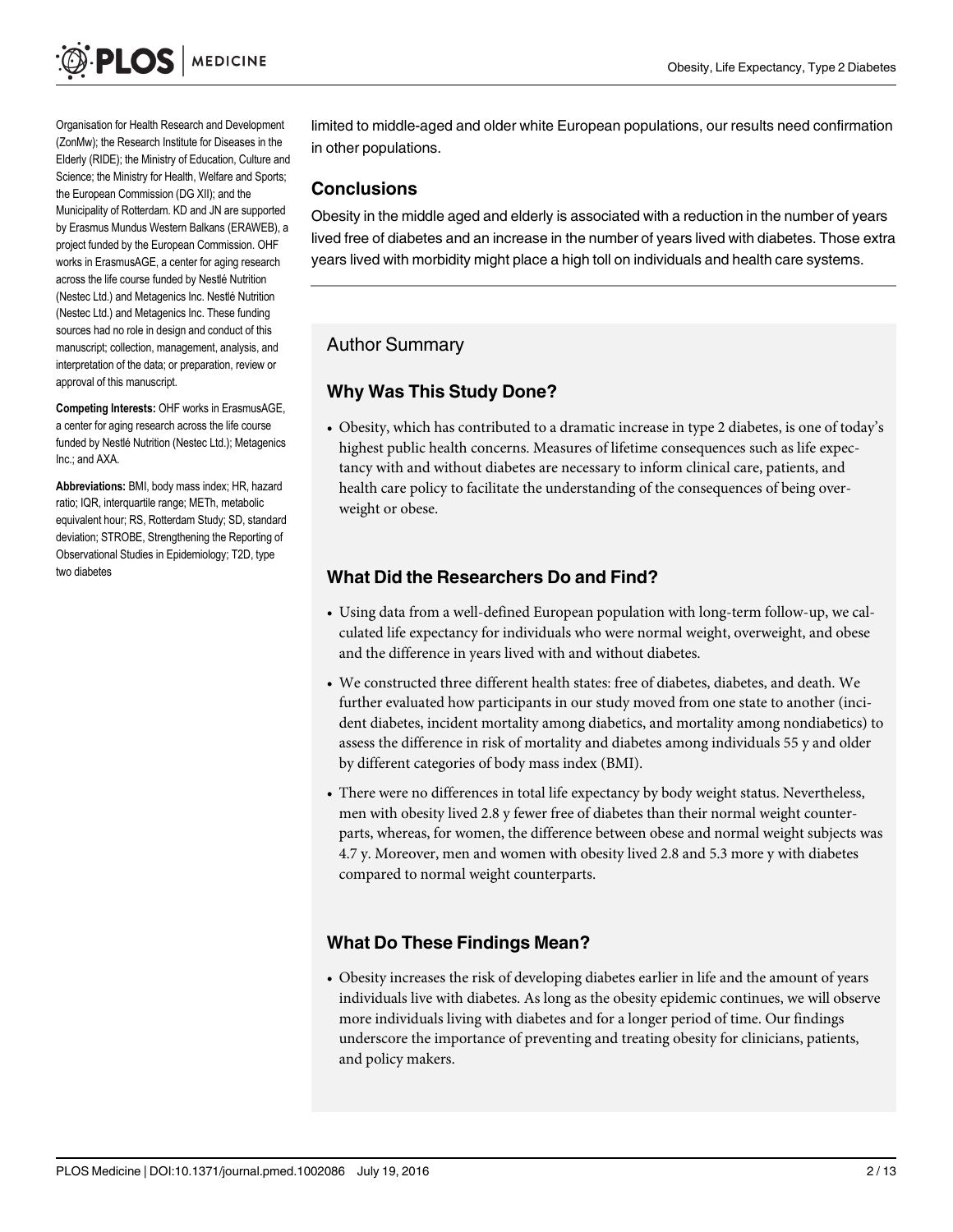#### <span id="page-2-0"></span>Introduction

Overweight and obesity, which have contributed to a dramatic increase in type 2 diabetes, are one of today's highest public health concerns [\[1,2\]](#page-11-0). Previous estimates of the effect of obesity in diabetes have been limited to absolute risks or lifetime risk without combining information about quantity and quality of remaining years lived with or without the diabetes, raising a gap in the intuitive understanding of risk and impact communicated among doctors and patients [\[3](#page-11-0)]. Complementing current knowledge with comparative measures of the long-term dimensions of disease, such as life expectancy, provides information on different scenarios, including whether, for example, years with disease are increasing but the proportion of life spent free of disease is increasing or decreasing. Moreover, quantification of these estimates has been extensively recommended to help inform public health interventions [[4\]](#page-11-0).

Studies evaluating the association between obesity and life expectancy have shown that obesity in adulthood is associated with a decrease in life expectancy of approximately 6–13 y  $[5,6]$ . Two United States studies using data from National Health Surveys showed that obesity in adulthood was associated not only with reduced life expectancy but also with a reduced number of years lived free of diabetes and cardiovascular disease in men and women [\[7,8](#page-11-0)]. Specifically, the study by Grover et al. showed that obesity in individuals aged 40–59 y was associated with a shorter life expectancy free of diabetes and cardiovascular disease by 5.9 y in men and 10.3 y in women [[7\]](#page-11-0). Notably, this study did not distinguish between life expectancy with and without diabetes. The study performed by Narayan et al., which primarily focused on the effect of obesity on lifetime risk of diabetes, reported that individuals with obesity had an earlier onset of diabetes during their lifespan and spent more years lived with diabetes  $[8]$  $[8]$  $[8]$ . Nevertheless, both studies do not provide a direct observation of a well-defined population, as the results are obtained by modelling and simulation.

Therefore, we aimed to calculate the association of overweight and obesity with total life expectancy and years lived with and without diabetes at 55 y of age. We constructed multistate life tables using data collected from 1997–2001 and with over 14 y of follow-up from the Rotterdam Study.

#### Methods

#### Ethical Considerations

The Rotterdam Study has been approved by the medical ethics committee according to the Population Screening Act: Rotterdam Study, executed by the Ministry of Health, Welfare and Sports of the Netherlands. All participants in the present analysis provided written informed consent to participate and to obtain information from their treating physicians.

#### Study Population

This study was embedded within the framework of the Rotterdam Study (RS), a prospective cohort study of the community-dwelling population in Rotterdam, Netherlands. The objectives and design of the Rotterdam Study have been described in detail elsewhere [\[9\]](#page-11-0). In response to demographic changes leading the acceleration of population aging, the Rotterdam Study was originally designed to investigate determinants of disease occurrence and progression in the elderly. In addition to contributing to the understanding of the etiology of geriatric illnesses, the study is expected to lead to specific recommendations for intervention. Following the pilot in 1989, recruitment started in January 1990 of all residents aged 55 y or older, of whom 7,983 (78%) agreed to participate (RS Cohort I. The study was extended in 2000, with a second cohort of individuals (RS-II) who had reached the age of 55 y or moved into the study area.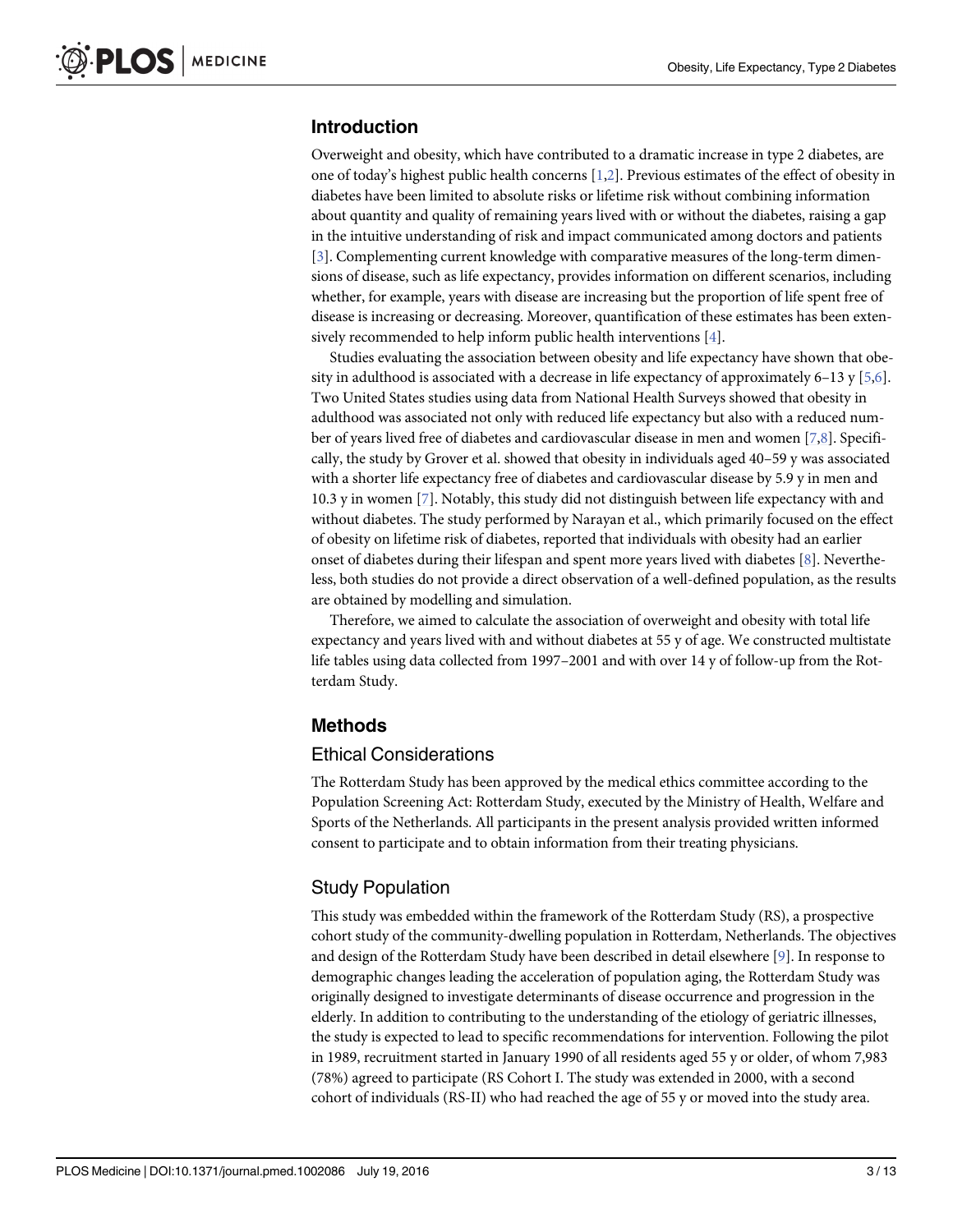<span id="page-3-0"></span>For the current study, we used data from the participants attending the third examination of the original cohort (RS-I visit 3, 1997–1999;  $n = 4,797$ ) and the participants attending the first examination of the extended cohort (RS-II visit 1, 2000–2001;  $n = 3,011$ ).

We excluded participants who did not visit the research center, did not have information on body mass index (BMI;  $n = 1,051$ ) or no information on smoking behavior ( $n = 40$ ). To account for disease-related weight loss, we excluded participants who had BMI  $<$  18.5 ( $n = 51$ ). Individuals without informed consent ( $n = 30$ ) or those who did not have diabetes follow-up information ( $n = 137$ ) were further excluded. Finally, 6,499 participants (3,656 women) were available for the current analysis.

#### Assessment of Anthropometric Measurements, Health Behaviors, and Laboratory Measurements

Anthropometrics were measured in the research center by trained staff. Height and weight were measured with the participants standing without shoes and heavy outer garments. BMI was calculated as weight divided by height squared (kg/m<sup>2</sup>) [\[10\]](#page-11-0). According to the WHO cutoff criteria, we composed BMI as a categorical variable with three categories: normal weight  $(18.5 \leq BMI < 25)$ , overweight  $(25 \leq BMI < 30)$  and obese  $(30 \leq BMI)$ . [[10\]](#page-11-0). For our data analysis, obesity was grouped into a single category of BMI of 30.0 and higher because of the small sample size in each obesity class (e.g.,  $30 < BMI \leq 35$  and  $35 < BMI < 40$  and  $BMI \geq 40$ ). Smoking status was categorized as current smoker, former smoker, and never smoker, and additionally, for current smokers, we accounted for cigarettes smoked per day. Information on education was assessed according to the standard international classification of education and was composed into four categories: elementary education, lower secondary education, higher secondary education, and tertiary education [\[11\]](#page-11-0). Marital status was divided into single, married, widowed, or divorced/separated. Physical activity was measured by questionnaire and expressed in metabolic equivalent hours (METh)/week. For analysis, we divided the population into three equal groups (tertile) [\[12\]](#page-11-0). Alcohol consumption was categorized as less than 1 glass/d, 1–4 glasses/d for men and 1–2 glasses/d for women, and >4 glasses/d for men and >2 glasses/d for women. Comorbidity was considered present when "non-obesity-related cancers other than skin cancer" or chronic obstructive pulmonary disease was prevalent at baseline. From baseline comorbidities, we excluded cancers associated with obesity [\[13\]](#page-11-0) and cancers that are curable and not likely to be related to weight loss or mortality, such as skin cancer  $[14]$  $[14]$  $[14]$ . Cancers induced by obesity are in the pathway between obesity and mortality; therefore, we accounted them as mediators. Chronic obstructive pulmonary disease was defined as a type of obstructive lung disease characterized by airflow limitation that is not fully reversible [[15](#page-11-0)]. Chronic obstructive pulmonary disease has been shown to be accompanied with weight loss  $[16]$ .

Hypertension, dyslipidemia, and cardiovascular disease were also considered as mediators, and therefore, we did not adjust for them in the main analyses. However, to investigate the independent association of obesity on diabetes and mortality, we conducted an additional sensitivity analysis by adjusting in the multivariable analysis for comorbidities including chronic obstructive pulmonary disease, all cancers, and cardiovascular disease at baseline. The presence of hypertension and dyslipidemia was based on medication information, whereas cardiovascular disease was defined as the presence of one or more definite manifestations of coronary heart disease (coronary revascularization, nonfatal or fatal myocardial infarction, or death due to coronary heart disease), stroke, and heart failure  $[17-19]$  $[17-19]$  $[17-19]$  $[17-19]$ .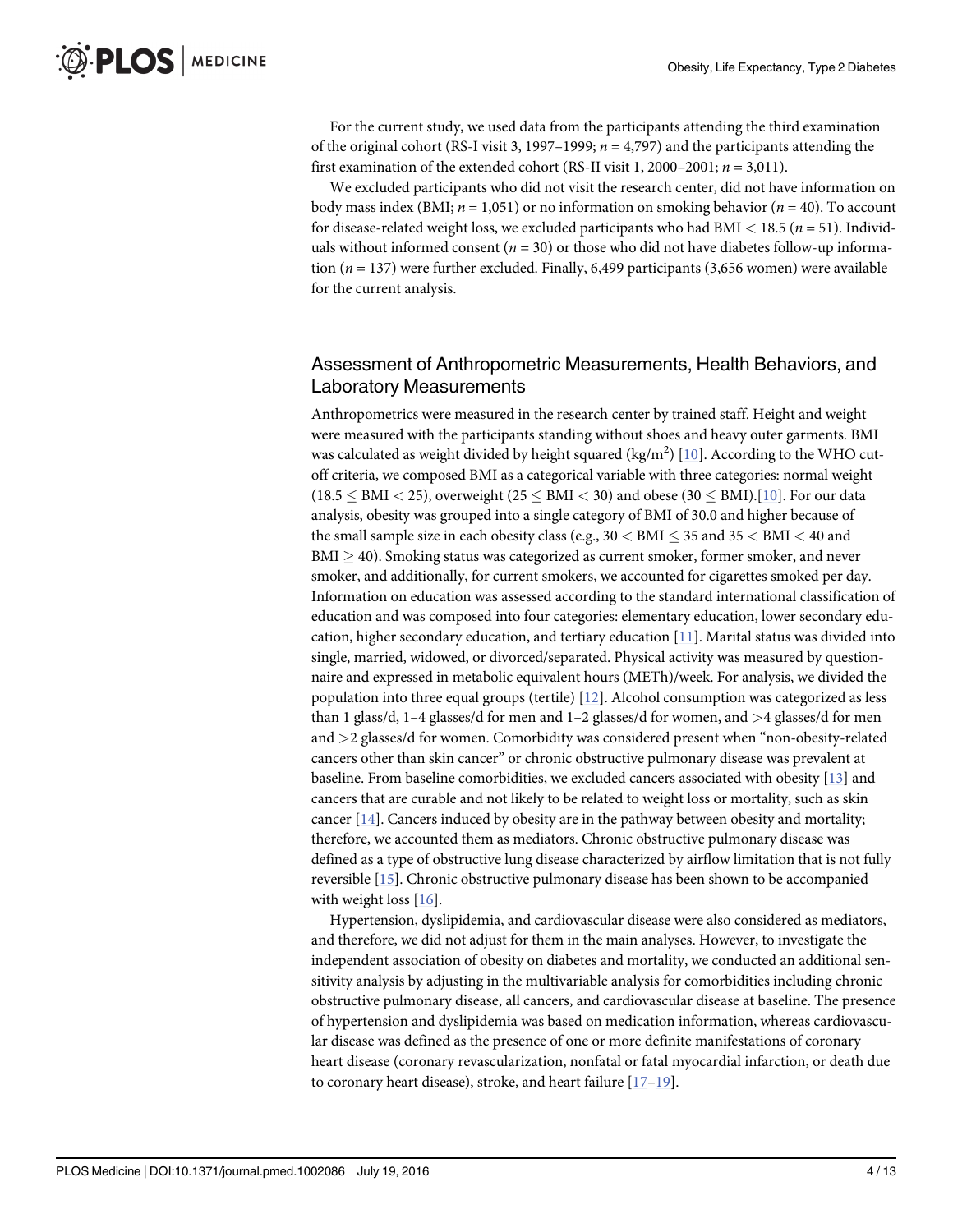#### <span id="page-4-0"></span>Assessment of Outcome

Participants were followed up from the date of baseline center visit onwards. At baseline and during follow-up, cases of diabetes were ascertained by use of general practitioners' records (including laboratory glucose measurements), hospital discharge letters, and serum glucose measurements from Rotterdam Study visits, which take place roughly every 4 y [[20](#page-12-0)]. Diabetes was defined according to recent WHO guidelines [\[21\]](#page-12-0) as a fasting serum blood glucose  $\geq$  7.0 mmol/L, a nonfasting blood glucose  $\geq 11.1$  mmol/L (when fasting samples were not available), or the use of blood-glucose-lowering medication. Information regarding the use of bloodglucose-lowering medication was ascertained from both structured home interviews and linkage to pharmacy records [[21](#page-12-0)]. All potential prevalent cases of diabetes were independently reviewed by two study physicians. In case of disagreement, consensus was reached with an endocrinologist.

#### Statistical Analysis

We did not publish or preregister a plan for this study. The analysis plan is described below, with any differences noted in [S1 Text.](#page-10-0) To calculate the life expectancy with and without diabetes in normal weight, overweight, and obese groups, we created a multistate life table, which is a demographic tool that allows the experience of individuals in different health states to be combined in order to calculate the total life expectancy and the amount of years that individuals could expect to live in the different health states [[22](#page-12-0)]. We constructed three different health states: free of diabetes, diabetes, and death. The possible transition directions were from free of diabetes to diabetes (incident diabetes), free of diabetes to death (mortality among nondiabetics), and from diabetes to death (mortality among diabetics). No backflows were allowed, and only the first event into a state was considered.

To obtain transition rates, we calculated the overall age- and sex-specific rates for each transition. Next, we calculated the prevalence of normal weight, overweight, and obesity by sex, by 10-y age groups, and separately for subjects with and without diabetes. Subsequently, we computed gender-specific hazard ratios (HRs) comparing overweight and obese individuals to normal weight individuals by using Poisson regression with "Gompertz" distribution in two models. Model 1 was adjusted for age, and Model 2 was adjusted for age, smoking status, cigarettes smoked per day (for current smokers), alcohol consumption, education, marital status, physical activity, and comorbidities (non-obesity-related cancers other than skin cancer or chronic obstructive pulmonary disease).

Finally, transition rates were calculated for each category of BMI separately using (a) the overall transition rates, (b) the adjusted HRs (model 2) for diabetes and mortality, and (c) the prevalence of normal weight, overweight, and obesity by sex and with and without diabetes. Similar calculations have been described previously [\[23,24\]](#page-12-0). The multistate life table started at age 55 y and closed at age 100 y.

We used Monte Carlo simulation (parametric bootstrapping) with 10,000 runs to calculate the confidence intervals of our life expectancy estimates with @RISK software (Palisade) [\[25](#page-12-0)].

To exclude any potential bias caused by smoking or comorbidities at baseline, we repeated the analysis among those who were both nonsmokers and without comorbidities ( $n = 5,018$ ). Additionally, we estimated the life expectancy among participants without hypertension, dyslipidemia, and cardiovascular disease at baseline ( $n = 3,843$ ). To account for possible reverse causation, we estimated the HRs after excluding diabetes events ( $n = 64$ ) or deaths ( $n = 186$ ) during the first 2 y of follow-up. Moreover, as a sensitivity analysis, we excluded the individuals with BMI  $<$  22 ( $n = 448$ ) to provide more conservative estimates of overweight and obesity in association with mortality.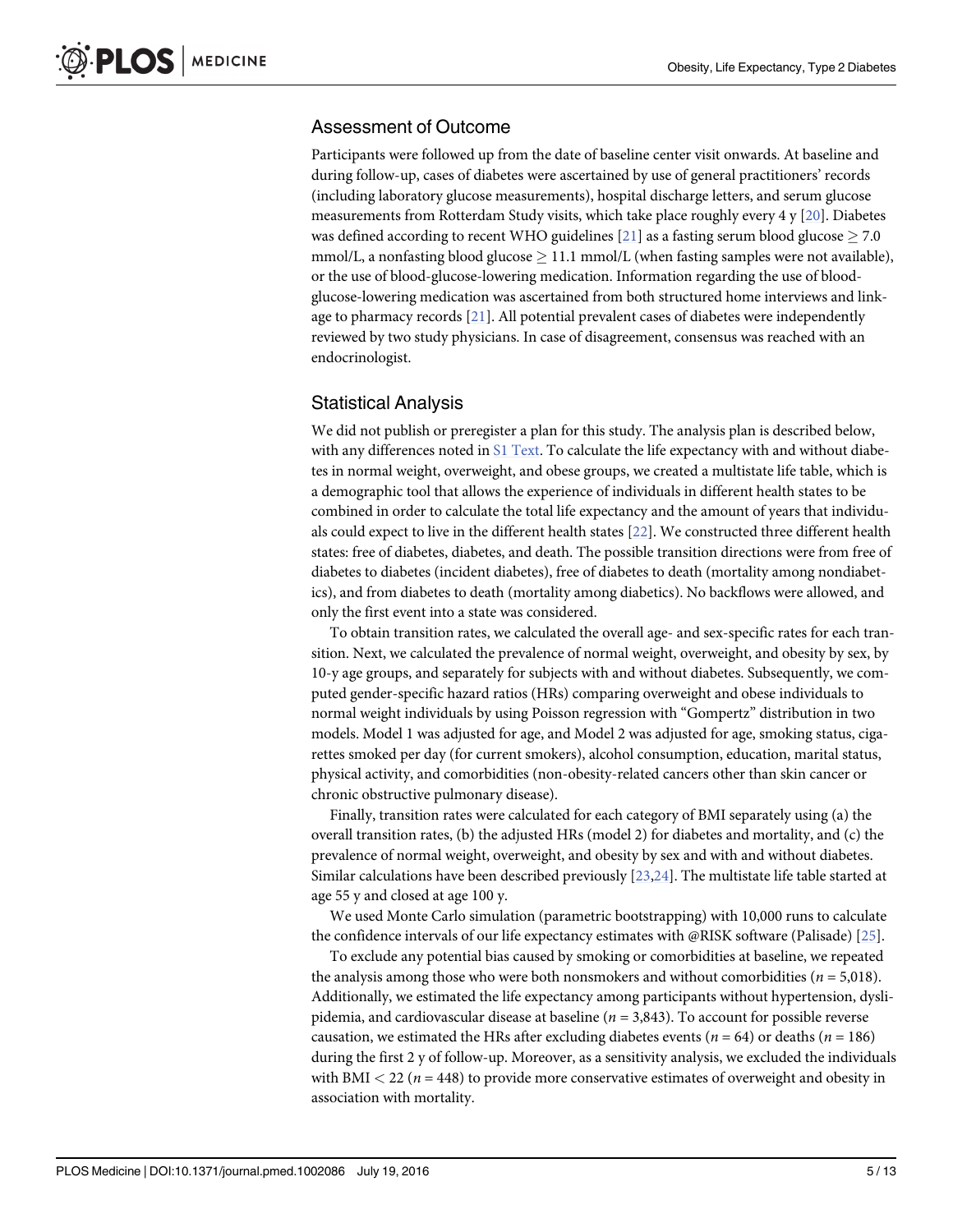<span id="page-5-0"></span>To deal with missing values (less than 5%) for covariables including education, living situation, income, and alcohol, we used single imputation with the expectation maximization method in SPSS (IBM SPSS Statistical for Windows, Armonk, New York: IBM). This method allowed us to impute the missing values as a function of other variables by using regression methods. We used STATA version 13 for Windows (StataCorp, College Station, Texas) and R statistical software (A language and environment for statistical computing; R Foundation for Statistical Computing, Vienna, Austria) for our analysis.

#### Results

The final study population consisted of 6,499 individuals: 2,843 men and 3,656 women. In total, we observed 697 (12.4%) incident diabetes events and 2,192 (33.7%) overall deaths over 14 y of follow-up. The mean age of the population was 69.2. Compared to women, men at baseline were younger, consumed higher alcohol amounts, and smoked more but showed lower levels of BMI and physical activity. While more women were on treatment for hypertension, more men were treated for dyslipidemia. Furthermore, the prevalence of cardiovascular disease and other comorbidities was higher among men [\(Table 1\)](#page-6-0).

#### Diabetes Events and Death

[Table 2](#page-7-0) shows the HRs of the association between BMI categories with risk of incident diabetes and mortality among men and women. In multivariable adjusted model, obesity (BMI higher than 30) was associated with an increased risk of incident diabetes in men (HR 2.13, 95% CI 1.48–3.07,  $p < 0.001$ ) and women (HR 3.54, 95% CI 2.64–4.75,  $p < 0.001$ ) comparing with normal weight individuals ([Table 2\)](#page-7-0).

The association between obesity and mortality among those without diabetes was not statistically significant for both men (HR 1.00, 95% CI 0.78–1.28,  $p = 0.994$ ) and women (HR 0.89, 95% CI 0.74–1.06,  $p = 0.198$ ). Similarly, we did not find significant associations between obesity and mortality among individuals with diabetes. The corresponding HRs and 95% CI are 0.79  $(0.56-1.11, p = 0.173)$  for men and 0.70  $(0.55-1.01, p = 0.051)$  for women ([Table 2\)](#page-7-0).

#### Total Life Expectancy and Life Expectancy with and without Diabetes

The association between normal weight, overweight, and obesity with the risk of each transition was translated into number of years lived with and without diabetes [\(Fig 1](#page-7-0) and [Table 3](#page-8-0)). Total life expectancy for men and women with overweight and obesity were not significantly different than normal weight counterparts. Compared to normal weight men, the life expectancy of 55-y-old men in the obese group was 0.0 y (95% CI −1.3 to 1.3). For women, these differences were 0.7 (95% CI −0.3 to 1.6) y ( $Table 3$ ). For both men and women, obesity was associated with fewer years lived without diabetes and more years lived with diabetes than their normal weight counterparts. Men and women with obesity lived 2.8 (95% CI −6.1 to −0.1) and 4.7 (95% CI −9.0 to −0.6) fewer y without diabetes, respectively, than those in the normal weight group. Additionally, men and women with obesity lived more years with diabetes than their normal weight counterparts: 2.8 (95% CI 0.6 to 6.2) y for men and 5.3 (95% CI 1.6 to 9.3) y for women ([Fig 1](#page-7-0) and [Table 3\)](#page-8-0).

Total life expectancy and number of years lived with and without diabetes for normal weight, overweight, and obese individuals who are non-smokers and without prevalent comorbidities ("non-obesity-related cancers other than skin cancer" and chronic obstructive pulmonary disease) are presented in [S1 Fig](#page-9-0), and for individuals without hypertension, dyslipidemia, and cardiovascular disease, they are presented in  $S2$  Fig. As expected, compared to the overall population included in the main analyses, total life expectancy was higher for individuals who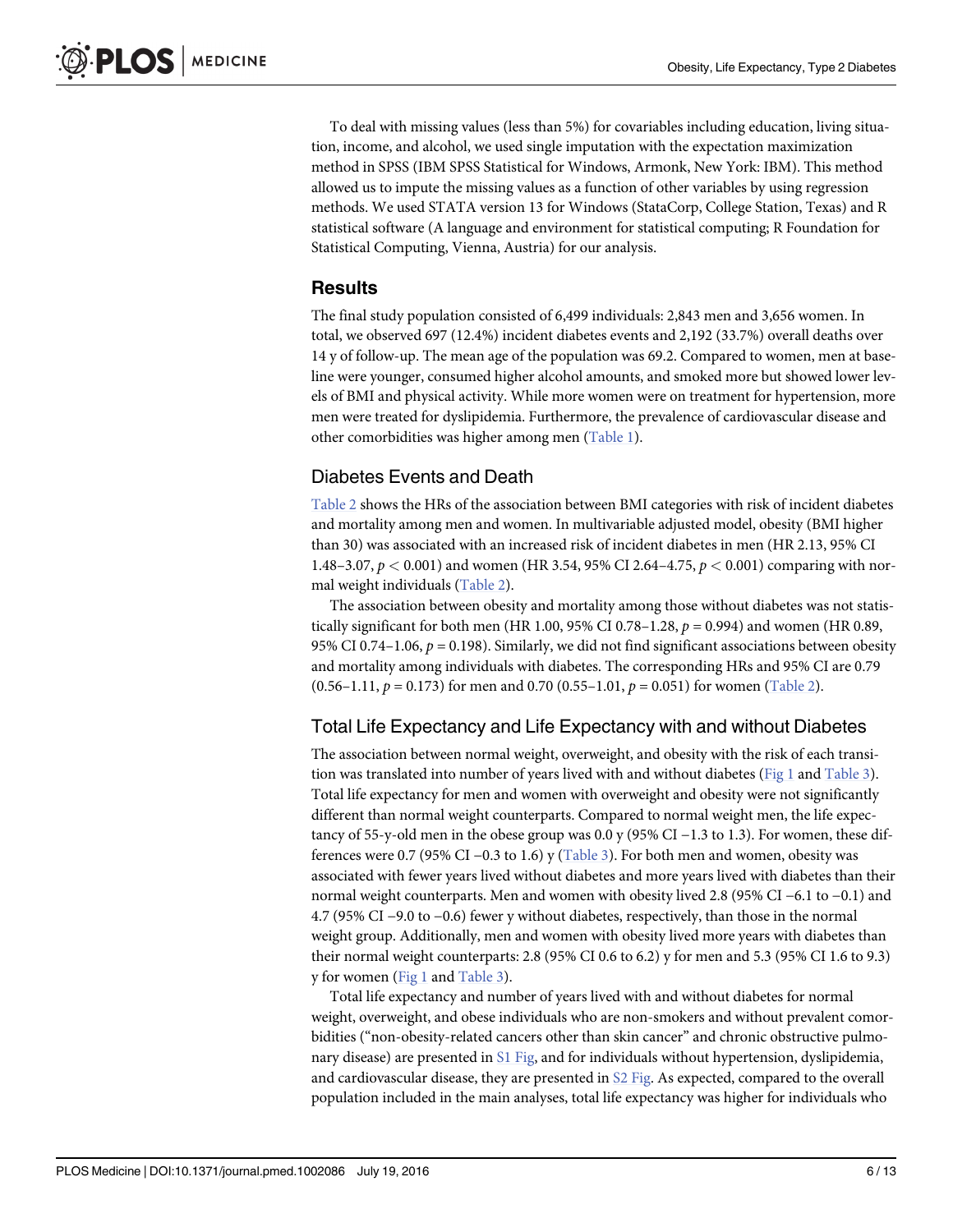<span id="page-6-0"></span>

| <b>Characteristics</b>                                                        | Men           | Women         |
|-------------------------------------------------------------------------------|---------------|---------------|
| Population                                                                    |               |               |
| n                                                                             | 2,843 (43.7)  | 3,656(56.3)   |
| Age at interview (years)                                                      | 68.7 (7.9)    | 69.6 (8.4)    |
| Anthropometry                                                                 |               |               |
| BMI, $kg/m2$                                                                  | 26.6 (3.2)    | 27.4(4.4)     |
| Normal (BMI 18.5-25)                                                          | 927 (32.6%)   | 1,174 (32.1%) |
| Overweight (BMI 25-30)                                                        | 1,525 (53.6%) | 1,575 (43.1%) |
| Obese (BMI 30+)                                                               | 391 (13.8%)   | 907 (24.8%)   |
| Social Economic Status                                                        |               |               |
| <b>Marital status</b>                                                         |               |               |
| Single                                                                        | 83 (2.9%)     | 254 (6.8%)    |
| Married                                                                       | 2,247 (79.0%) | 1,958 (53.6%) |
| Widowed                                                                       | 306 (10.8%)   | 1,069 (29.2%) |
| Divorced/separated                                                            | 207 (7.3%)    | 375 (10.3%)   |
| Education                                                                     |               |               |
| Elementary                                                                    | 268 (9.4%)    | 599 (16.4%)   |
| Lower secondary                                                               | 853 (30.0%)   | 1,953 (53.4%) |
| Higher secondary                                                              | 1,109 (39.0%) | 863 (23.6%)   |
| Tertiary                                                                      | 613 (21.6%)   | 241 (6.6%)    |
| Lifestyle Variables                                                           |               |               |
| Smoking                                                                       |               |               |
| Never smoker                                                                  | 910 (32.0%)   | 2,266 (62.0%) |
| Former smoker                                                                 | 1,417 (49.8%) | 780 (21.3%)   |
| <b>Current smoker</b>                                                         | 516 (18.1%)   | 610 (16.7)    |
| Daily cigarettes smoked                                                       | 2.8(7.0)      | 2.3(6.1)      |
| Alcohol (drinks/d)                                                            |               |               |
| <1 glass/d                                                                    | 1,270 (44.7%) | 2,601 (71.1%) |
| 1-4 glasses/d (men); 1-2 glasses/d(women)                                     | 1,340 (47.1%) | 658 (18.0%)   |
| >4 glasses/d (men); >2 glasses/d(women)                                       | 233 (8.2%)    | 397 (10.9%)   |
| Physical activity (METh)                                                      | 74.0 (43.8)   | 92.6(43.1)    |
| <b>Treatment for Hypertension</b>                                             | 604 (22.2%)   | 909 (26.1%)   |
| Treatment for Dyslipidemia                                                    | 410 (14.4%)   | 456 (12.5%)   |
| Comorbidities (Cancer <sup>a</sup> and Chronic Obstructive Pulmonary Disease) | 270 (9.5%)    | 204 (5.6%)    |
| Prevalence of Cardiovascular Disease                                          | 573 (20.2)    | 303 (8.3%)    |

[Table 1.](#page-5-0) Baseline characteristics of study population ( $n = 6,499$ ).

BMI, body mass index; METh, metabolic equivalent hour. Values are means (standard deviations [SDs]) or numbers (percentages) or median (interquartile range [IQR]).

a Cancer includes "non-obesity-related cancers other than skin cancer."

doi:10.1371/journal.pmed.1002086.t001

were nonsmokers and without comorbidities at baseline and for individuals without cardiovascular disease, hypertension, and dyslipidemia. However, differences in years lived with and without diabetes among normal weight, overweight, and obese individuals were overall similar to those found in the total population. [S1 Table](#page-10-0) shows the baseline characteristics of individuals who did not visit the research center or without BMI information. Individuals in this subgroup were older than the individuals included in the study and were less physically active. Additionally, when we repeated the main analysis after excluding incident diabetes and deaths during the first 2 y of follow-up ( $S2$  Table), excluding individuals with BMI < 22 ( $S3$  Table), or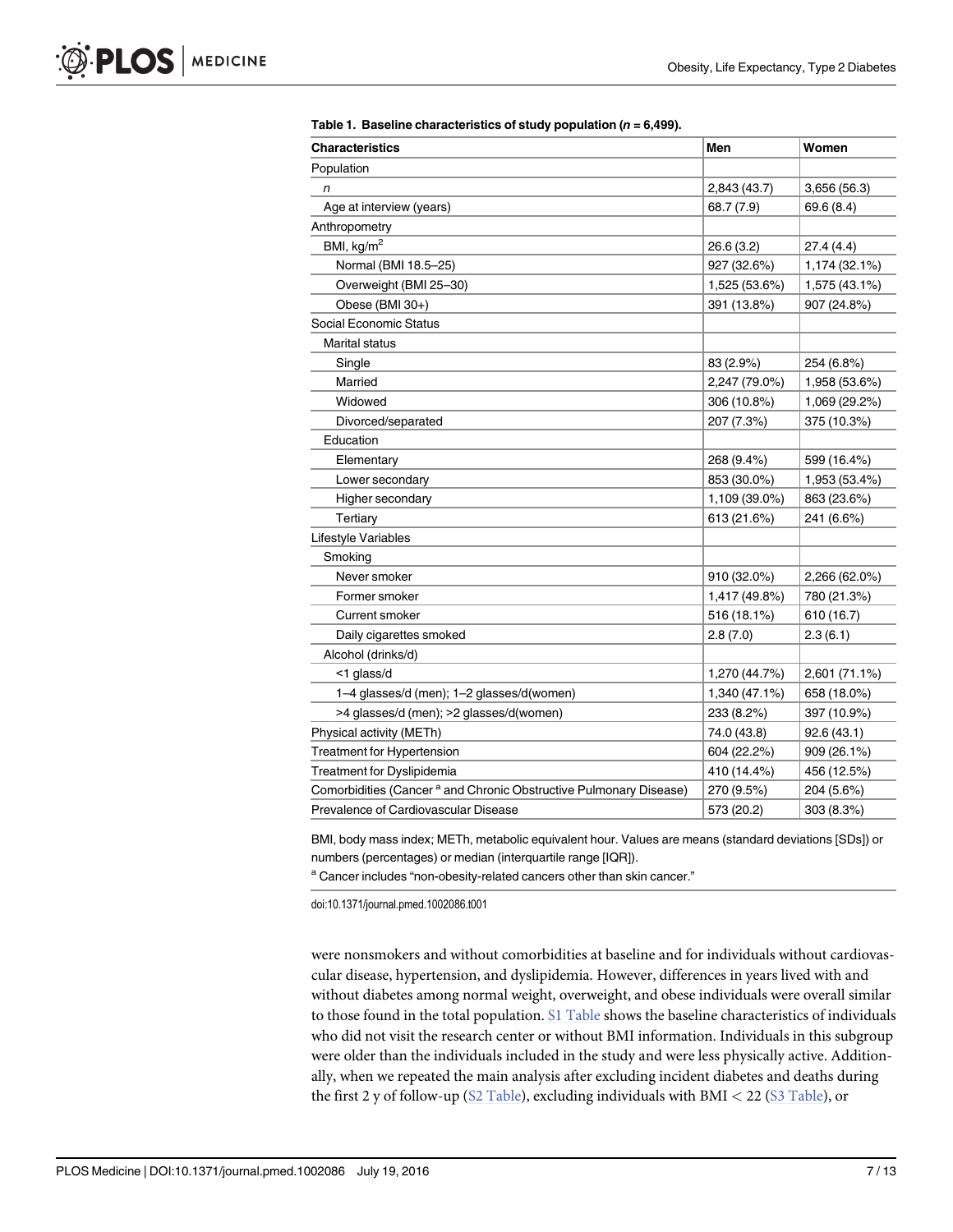|                                      |                  | Men                                   |                                     |                                              | Women                                 |                                     |                                              |
|--------------------------------------|------------------|---------------------------------------|-------------------------------------|----------------------------------------------|---------------------------------------|-------------------------------------|----------------------------------------------|
| <b>Transition</b>                    | Categories       | Cases, Number/<br><b>Person-Years</b> | Model 1 HR<br>$(95\% \text{ Cl})^a$ | Model 2 HR<br>$(95\% \text{ Cl})^{\text{D}}$ | Cases, Number/<br><b>Person-Years</b> | Model 1 HR<br>$(95\% \text{ Cl})^a$ | Model 2 HR<br>$(95\% \text{ Cl})^{\text{b}}$ |
| Incident T2D                         | Normal<br>weight | 297/23,110                            | 1.0 (Reference)                     | 1.0 (Reference)                              | 400/33,152                            | 1.0 (Reference)                     | 1.0 (Reference)                              |
|                                      | Overweight       |                                       | $1.45(1.10-1.90)$                   | $1.52(1.15 - 2.00)$                          |                                       | $2.27(1.72 - 3.00)$                 | $2.32(1.76 - 3.06)$                          |
|                                      | Obese            |                                       | $2.00(1.40 - 2.87)$                 | $2.13(1.48 - 3.07)$                          |                                       | $3.47(2.60 - 4.65)$                 | $3.54(2.64 - 4.75)$                          |
| Mortality among<br>Those without T2D | Normal<br>weight | 858/24.527                            | 1.0 (Reference)                     | 1.0 (Reference)                              | 837/35,227                            | 1.0 (Reference)                     | 1.0 (Reference)                              |
|                                      | Overweight       |                                       | $0.97(0.84 - 1.13)$                 | $1.02(0.88 - 1.18)$                          |                                       | $0.82(0.71 - 0.96)$                 | $0.85(0.76 - 0.99)$                          |
|                                      | Obese            |                                       | $0.96(0.75 - 1.22)$                 | $1.00(0.78 - 1.28)$                          |                                       | $0.86(0.72 - 1.03)$                 | $0.89(0.74 - 1.06)$                          |
| Mortality among<br>Those with T2D    | Normal<br>weight | 335/5,259                             | 1.0 (Reference)                     | 1.0 (Reference)                              | 253/6,237                             | 1.0 (Reference)                     | 1.0 (Reference)                              |
|                                      | Overweight       |                                       | $0.90(0.70 - 1.15)$                 | $0.99(0.77 - 1.28)$                          |                                       | $0.75(0.54 - 1.04)$                 | $0.77(0.55 - 1.09)$                          |
|                                      | Obese            |                                       | $0.77(0.55 - 1.07)$                 | $0.79(0.56 - 1.11)$                          |                                       | $0.72(0.51 - 1.02)$                 | $0.70(0.55 - 1.01)$                          |

#### <span id="page-7-0"></span>[Table 2.](#page-5-0) Hazard ratios for incidence diabetes and death in overweight and obese men and women.

HR, hazard ratio; T2D, type two diabetes.

a Adjusted for age.

<sup>b</sup> Adjusted for age, smoking, cigarettes smoked per day for current smokers, education level, marital status, physical activity, alcohol use, and comorbidities ("non-obesity-related cancers other than skin cancer" or chronic obstructive pulmonary disease).

doi:10.1371/journal.pmed.1002086.t002

adjusting for all comorbidities (all cancers, cardiovascular disease, and chronic obstructive pulmonary disease) [\(S4 Table](#page-10-0)), we found generally similar results to the main analyses.

#### **Discussion**

Overweight and obesity at age 55 y and older represent not only a significant increase in the risk of developing diabetes but also an important decrease in the number of years lived free of diabetes and an extended number of years lived with diabetes when compared with normal weight counterparts. While total life expectancy remained unaffected, on average, obesity was associated with 2.8 fewer y lived free from diabetes in men and 4.7 fewer y in women. Additionally, obese men and women respectively lived 2.8 and 5.3 y longer with diabetes compared to their normal weight counterparts.



[Fig 1. L](#page-5-0)ife expectancy with and without diabetes at age 55 y for different weight categories. BMI categories: normal weight BMI is <25 kg/m<sup>2</sup>, overweight BMI is 25–30 kg/m2, and obese BMI is  $\geq$ 30 kg/m<sup>2</sup>. DM, type 2 diabetes mellitus; LE, life expectancy.

doi:10.1371/journal.pmed.1002086.g001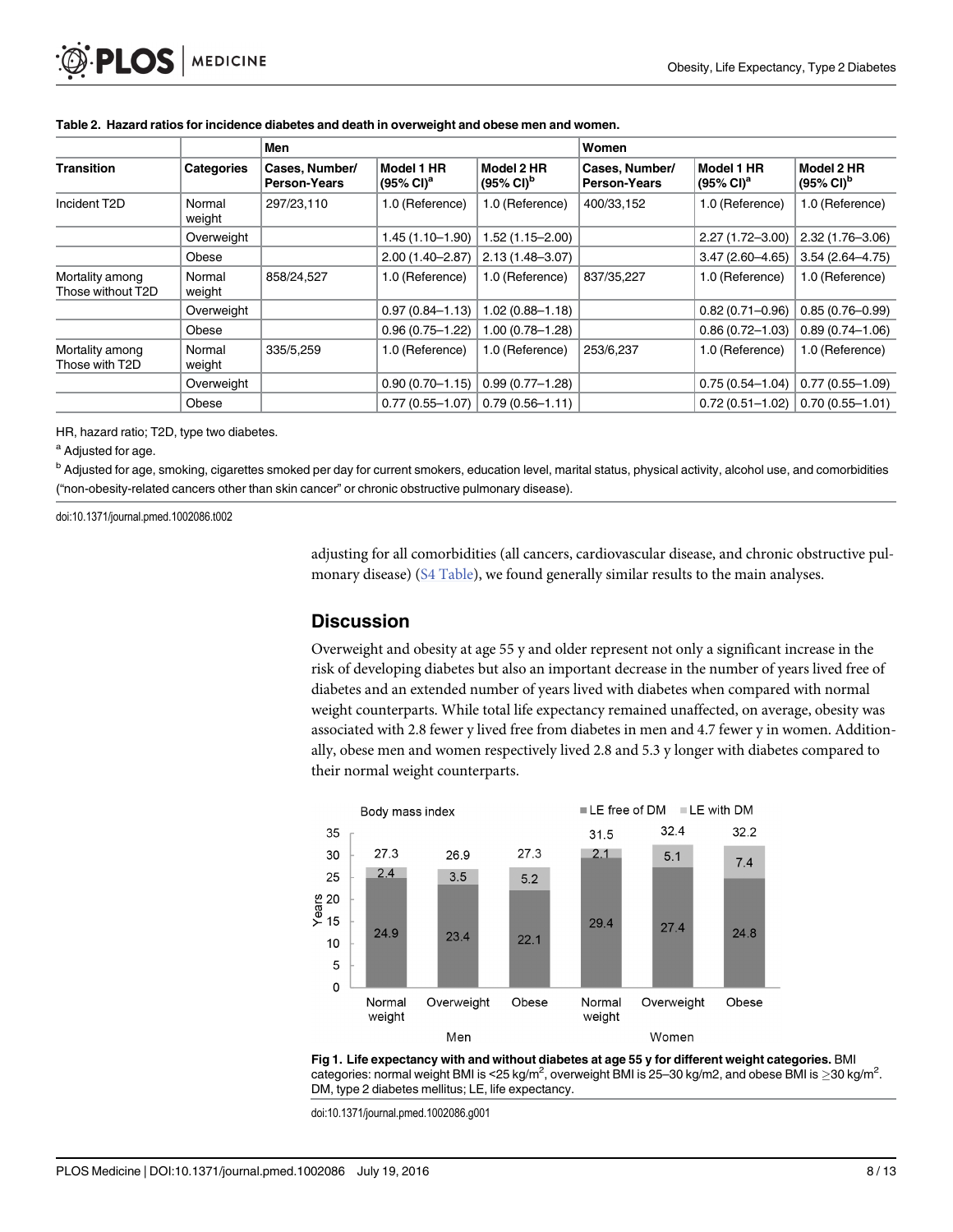|                  | <b>Total LE</b>         | Difference in Total<br><b>Life Expectancy</b> | <b>Life Expectancy</b><br><b>Free of Diabetes</b> | Differences in Number of<br><b>Years Lived Free of</b><br><b>Diabetes</b> | <b>Life Expectancy</b><br>with Diabetes | Differences in Number of<br><b>Years Lived with Diabetes</b> |
|------------------|-------------------------|-----------------------------------------------|---------------------------------------------------|---------------------------------------------------------------------------|-----------------------------------------|--------------------------------------------------------------|
| Men              |                         |                                               |                                                   |                                                                           |                                         |                                                              |
| Normal<br>Weight | 27.3 (26.7<br>to 27.9)  | Ref                                           | 24.9 (24.1 to 25.7)                               | Ref                                                                       | 2.4(1.9 to 3.0)                         | Ref                                                          |
| Overweight       | 26.9 (26.5<br>to 27.5)  | $-0.4$ ( $-1.2$ to 0.5)                       | 23.4 (22.6 to 24.4)                               | $-1.5$ ( $-2.7$ to $-0.1$ )                                               | $3.5(2.8 \text{ to } 4.1)$              | 1.1 $(0.2$ to 2.2)                                           |
| Obese            | 27.3 (26.0)<br>to 28.6) | $0.0$ (-1.3 to 1.3)                           | 22.1 (19.1 to 24.7)                               | $-2.8$ ( $-6.1$ to $-0.1$ )                                               | 5.2 (3.1 to 7.9)                        | $2.8(0.6 \text{ to } 6.2)$                                   |
| Women            |                         |                                               |                                                   |                                                                           |                                         |                                                              |
| Normal<br>Weight | 31.5 (31.1<br>to32.1)   | Ref                                           | 29.4 (28.4 to 30.5)                               | Ref                                                                       | 2.1(1.3 to 2.9)                         | Ref                                                          |
| Overweight       | 32.4 (31.8)<br>to 33.1) | $0.9(0.1 \text{ to } 1.7)$                    | 27.4 (25.5 to 29.6)                               | $-2.1$ ( $-4.3$ to 0.1)                                                   | $5.1$ (3.1 to 6.7)                      | 3.0(1.1 to 4.8)                                              |
| Obese            | 32.2 (31.3)<br>to 33.0) | $0.7 (-0.3 to 1.6)$                           | 24.8 (21.1 to 28.5)                               | $-4.7$ ( $-9.0$ to $-0.6$ )                                               | 7.4 (4.0 to 10.8)                       | $5.3(1.6 \text{ to } 9.3)$                                   |

#### <span id="page-8-0"></span>[Table 3.](#page-5-0) Differences in life expectancy, in years, at age 55 y for normal weight, overweight, and obesity in men and women.

LE, life expectancy; Ref, Reference. We calculated the differences for total life expectancy and years lived with and without diabetes by subtracting the estimates of overweight and obese individuals from those of normal weight individuals.

doi:10.1371/journal.pmed.1002086.t003

Years lived free of diabetes are a result of two components: incidence of diabetes and mortality in those without diabetes. We observed a higher risk of incident diabetes in overweight and obese individuals when compared to their normal weight counterparts, which could reflect an earlier diagnosis of diabetes across lifespan. Furthermore, a higher risk of mortality in those without diabetes will result in a decrease of total life expectancy and consequently will shorten years lived free of diabetes. The number of years lived with diabetes is a consequence of incident diabetes risk and mortality risk among those with diabetes. Higher incidence of diabetes would lead to an earlier occurrence of diabetes, whereas lower risk of mortality among those with diabetes would lead to greater number of years lived with diabetes.

Our analysis indicated that overweight and obesity increased the risk of diabetes for both men and women, and the HRs were comparable with other studies [[26](#page-12-0),[27](#page-12-0)]. Additionally, we showed that overweight and obesity were not associated with mortality in individuals with and without diabetes. A recent meta-analysis including diabetic populations revealed a lower risk of mortality among overweight and obese subjects than normal weight counterparts [[28](#page-12-0)]. Although our estimates of mortality risk among diabetic patients are similar to the meta-analysis, we cannot support the protective effect of obesity on mortality until further research is done.

In our study, total life expectancy in individuals aged 55 y and over for both men and women remained unaffected by overweight and obesity. In contrast, an earlier study using Framingham Study data has showed that at the age of 40 y, obesity was associated with large decreases in total life expectancy  $[6]$  $[6]$ . This discrepancy could be explained by the difference in participants' age (55 versus 40) in life expectancy calculations and differences in the calendar time of baseline measurements (1997 versus 1948). Given the improvements in prevention and treatment of cardiometabolic risk factors in the last decade, the association of obesity with mortality has diminished substantially [[29,30\]](#page-12-0). Consistent with our findings, recent data among the middle-aged and elderly has demonstrated that overweight and obesity are not associated with a reduction in life expectancy [[31,32\]](#page-12-0). Nevertheless, our study extended the previous evidence by calculating the association of obesity in life expectancy with and without diabetes. We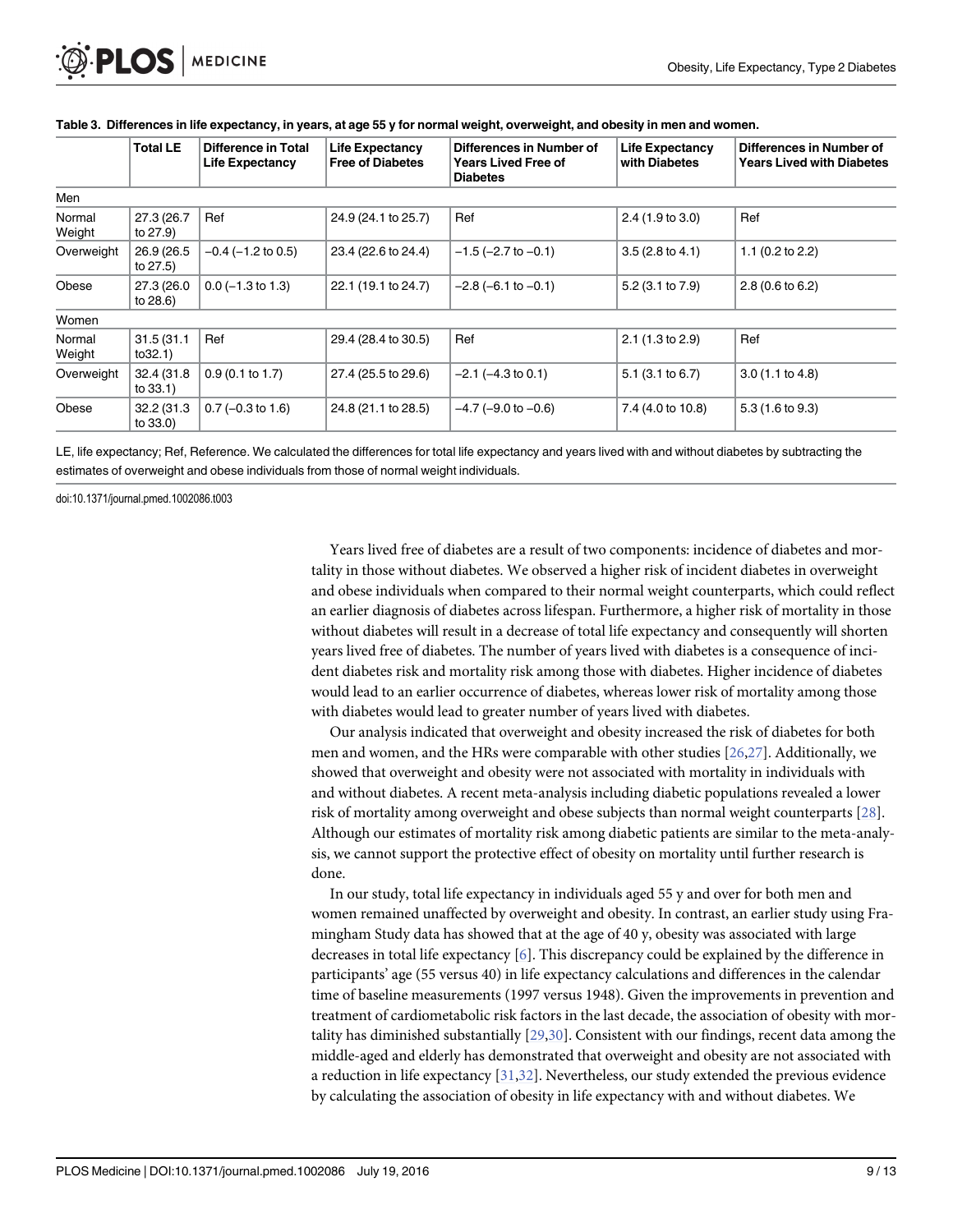<span id="page-9-0"></span>demonstrated that obesity increases the risk of developing diabetes earlier in life and further extends years lived with diabetes. These findings support previous results from a study by Narayan et al.  $[8]$  $[8]$  $[8]$ , which used data from the US National Health Survey. However, our study is unique regarding the approach used for estimating life expectancy with and without diabetes. While Narayan et al. obtained the estimates by modelling and simulation, we calculated the life expectancy with and without diabetes from direct observation of a well-defined population using multistate life tables. Moreover, the study by Narayan et al. used self-reported data for the diagnosis of diabetes and information on height and weight, whereas in our study we had well-ascertained diabetes diagnoses obtained from physicians and linkage to pharmacy data and weight and height measured by trained research assistants at the study center.

In our study, we noted a difference in the number of years lived with diabetes among men and women. Compared to men, women had an increased risk of diabetes by BMI, indicating an earlier occurrence of diabetes during their life. Moreover, women with diabetes had a lower risk of mortality compared to men. Taken these results together, we could explain why women spend more years with diabetes than men. This is in accordance with previous research conducted in the US concluding that women spend more years living with diabetes than men [[8\]](#page-11-0), possibly due to larger differences in probabilities of death between males and females observed for patients with diabetes relative to those without diabetes [[33](#page-12-0)].

Strengths of the current study include the use of data from a prospective, well-organized study with long-term follow-up. The diagnosis of incident diabetes was done by standardized blood glucose measurements at the repeated study center visits and electronic linkage with pharmacy dispensing records in the study area. Height and weight were measured in the research center by trained staff. Nevertheless, some limitations of this study should be addressed. In our analysis, we excluded individuals with missing information on weight and height since the BMI is our main exposure. This subgroup was older and less physically active. Furthermore, since the generalizability of these findings could be limited to middle-aged and older white European populations, our results need confirmation in other populations. Additionally, studies evaluating the association of obesity with mortality could be prone to incorrect adjustment for confounders such as smoking or weight loss related to comorbidities. In our study, we adjusted for smoking status and the cigarettes smoked per day and comorbidities. Moreover, we conducted a sensitivity analysis to take into account reverse causation by excluding events during the first 2 y of follow-up.

The added value of this study is the combination of the observed effects of obesity on diabetes incidence and mortality translated into population measures such as life expectancy with and without diabetes that might be important to clinicians, patients, and policy makers in tackling the next stages of obesity epidemics. Our study showed that among middle-aged and elderly individuals, total life expectancy was not different for those who were overweight or obese. Obesity is associated with earlier and extended periods lived with diabetes. Those extra years of life will be filled with an expansion of accompanying comorbidities, placing a higher toll on clinicians and health care systems and challenging the new global strategies for obesity and diabetes prevention.

#### Supporting Information

[S1 Fig.](http://journals.plos.org/plosmedicine/article/asset?unique&id=info:doi/10.1371/journal.pmed.1002086.s001) Life expectancy with and without diabetes at age 55 y in nonsmokers and without  $\textbf{comorbidities}$  for different weight categories<sup>a</sup>. BMI categories: normal weight BMI is  ${<}25$ kg/m<sup>2</sup>, overweight BMI is 25–30 kg/m<sup>2</sup>, and obese BMI is  $\geq$ 30 kg/m<sup>2</sup>. DM, type 2 diabetes mellitus; LE, life expectancy. <sup>a</sup> Comorbidity was considered present when "non-obesityrelated cancers other than skin cancer" or chronic obstructive pulmonary disease was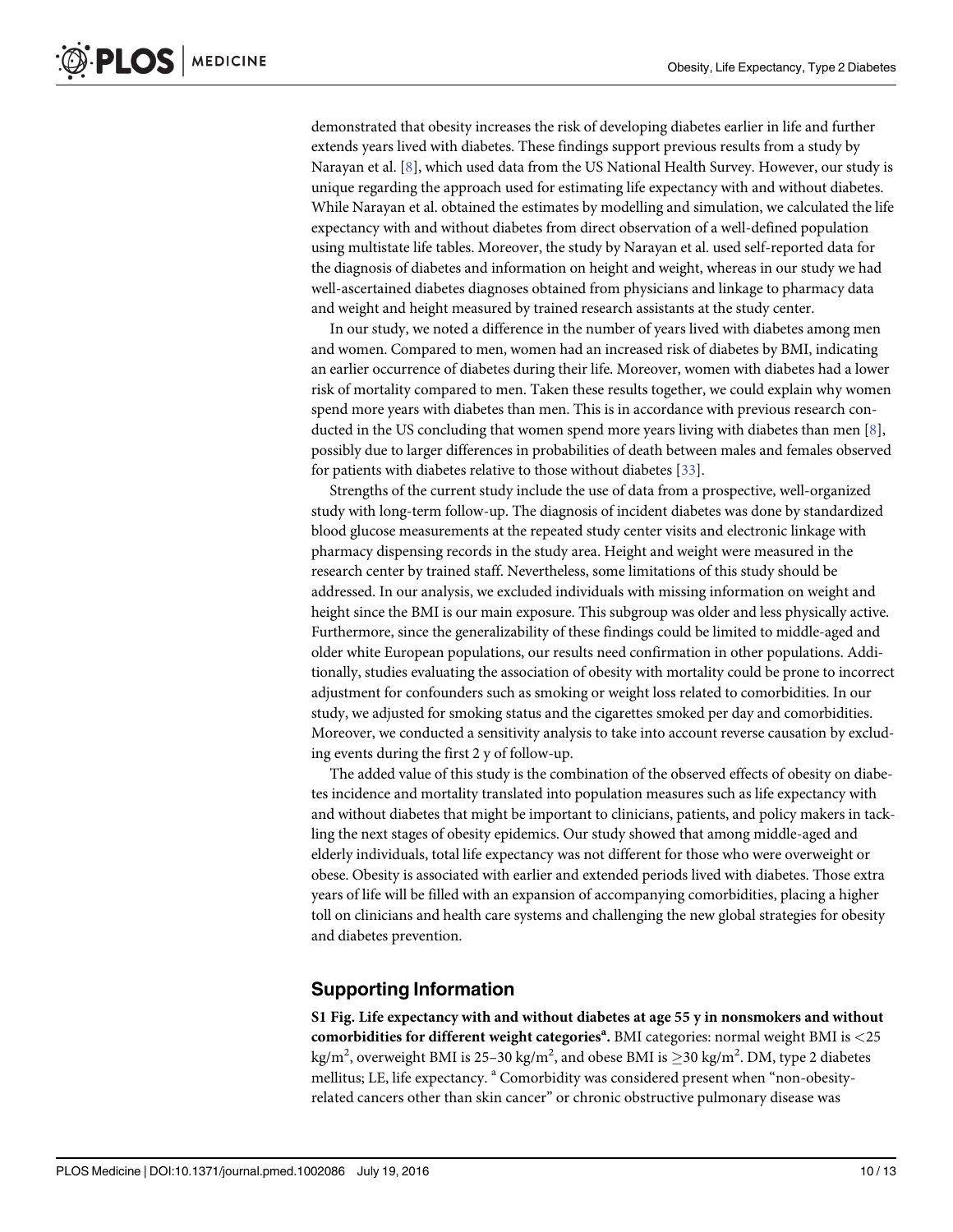<span id="page-10-0"></span>prevalent at baseline. (TIF)

[S2 Fig.](http://journals.plos.org/plosmedicine/article/asset?unique&id=info:doi/10.1371/journal.pmed.1002086.s002) Life expectancy with and without diabetes at age 55 y in subject without hypertension, dyslipidemia, and cardiovascular disease for different weight categories. BMI categories: normal weight BMI is <25 kg/m<sup>2</sup>, overweight BMI is 25–30 kg/m<sup>2</sup>, and obese BMI is  $\geq$ 30 kg/m<sup>2</sup>. DM, diabetes mellitus; LE, life expectancy. (TIF)

[S1 STROBE Checklist](http://journals.plos.org/plosmedicine/article/asset?unique&id=info:doi/10.1371/journal.pmed.1002086.s003). Strengthening the Reporting of Observational Studies in Epidemiology (STROBE) Checklist.

(DOCX)

[S1 Table](http://journals.plos.org/plosmedicine/article/asset?unique&id=info:doi/10.1371/journal.pmed.1002086.s004). Baseline characteristics<sup>a</sup> of individuals who did not visit the research center or did not have information on BMI ( $n = 1,051$ ). Values are means (standard deviations [SDs]) or numbers (percentages). <sup>a</sup> Baseline characteristics are based in home interview. <sup>b</sup> Cancer includes "non-obesity-related cancers other than skin cancer." (DOCX)

[S2 Table](http://journals.plos.org/plosmedicine/article/asset?unique&id=info:doi/10.1371/journal.pmed.1002086.s005). HRs for diabetes and death for overweight and obese men and women, excluding the first 2 y of follow up for death and incidence diabetes.  $^{\text{a}}$  Adjusted for age.  $^{\text{b}}$  Adjusted for age, smoking, cigarettes smoked per day, education level, marital status, physical activity, alcohol use, and comorbidities ("non-obesity-related cancers other than skin cancer" or chronic obstructive pulmonary disease).

(DOCX)

[S3 Table](http://journals.plos.org/plosmedicine/article/asset?unique&id=info:doi/10.1371/journal.pmed.1002086.s006). HRs for diabetes and death for overweight and obese men and women in subjects with BMI  $>$  22.  $^{\rm a}$  Adjusted for age.  $^{\rm b}$ Adjusted for age, smoking, cigarettes smoked per day, education level, marital status, physical activity, alcohol use, and comorbidities ("non-obesityrelated cancers other than skin cancer" or chronic obstructive pulmonary disease). (DOCX)

[S4 Table](http://journals.plos.org/plosmedicine/article/asset?unique&id=info:doi/10.1371/journal.pmed.1002086.s007). HRs for diabetes and death for overweight and obese men and women adjusting for all comorbidities. <sup>a</sup> Adjusted for age, smoking, cigarettes smoked per day for current smokers, education level, marital status, physical activity, alcohol use, and comorbidities (all cancers, cardiovascular disease, and chronic obstructive pulmonary disease). (DOCX)

[S1 Text.](http://journals.plos.org/plosmedicine/article/asset?unique&id=info:doi/10.1371/journal.pmed.1002086.s008) Outline of changes made to the analysis plan. (DOCX)

#### Acknowledgments

The dedication, commitment, and contribution of the inhabitants, general practitioners, and pharmacists of the Ommoord district to the Rotterdam Study are gratefully acknowledged.

#### Author Contributions

Conceived and designed the experiments: KD JN OHF. Analyzed the data: KD JN OHF. Wrote the first draft of the manuscript: KD JN OHF. Contributed to the writing of the manuscript: KD JN SL AP AH WN AD OHF. Agree with the manuscript's results and conclusions: KD JN SL AP AH WN AD OHF. All authors have read, and confirm that they meet, ICMJE criteria for authorship.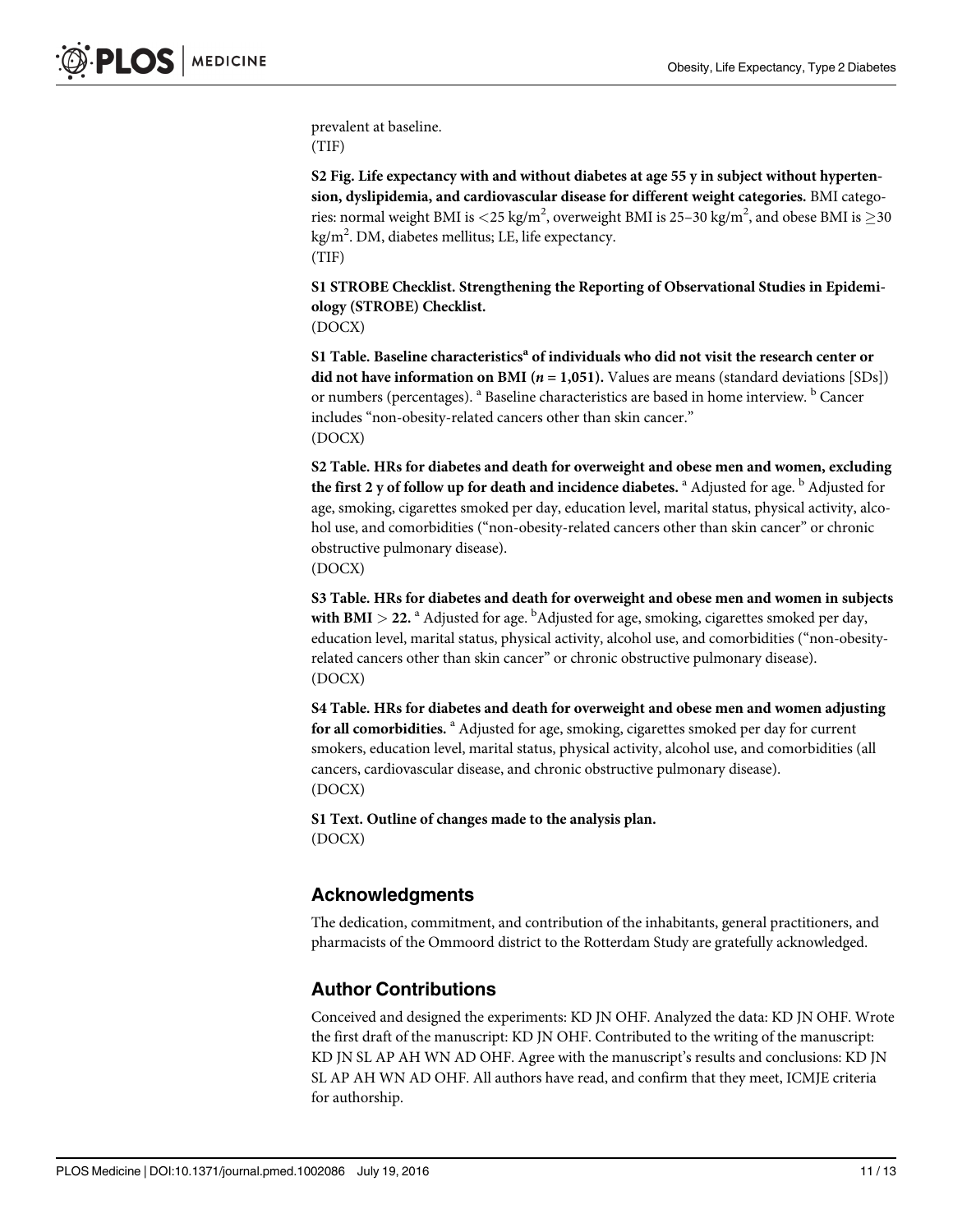#### <span id="page-11-0"></span>References

- [1.](#page-2-0) Collaboration NCDRF, Di Cesare M, Bentham J, Stevens GA, Zhou B, Danaei G, et al. Trends in adult body-mass index in 200 countries from 1975 to 2014: a pooled analysis of 1698 population-based measurement studies with 19.2 million participants. Lancet. 2016; 387(10026):1377–96. Epub 2016/04/27. S0140-6736(16)30054-X [pii] doi: [10.1016/S0140-6736\(16\)30054-X](http://dx.doi.org/10.1016/S0140-6736(16)30054-X) PMID: [27115820.](http://www.ncbi.nlm.nih.gov/pubmed/27115820)
- [2.](#page-2-0) Mokdad AH, Ford ES, Bowman BA, Dietz WH, Vinicor F, Bales VS, et al. Prevalence of obesity, diabetes, and obesity-related health risk factors, 2001. JAMA. 2003; 289(1):76–9. Epub 2002/12/31. jbr20304 [pii]. PMID: [12503980.](http://www.ncbi.nlm.nih.gov/pubmed/12503980)
- [3.](#page-2-0) Epstein RM, Alper BS, Quill TE. Communicating evidence for participatory decision making. Jama-J Am Med Assoc. 2004; 291(19):2359–66. doi: [10.1001/jama.291.19.2359](http://dx.doi.org/10.1001/jama.291.19.2359) ISI:000221455400024.
- [4.](#page-2-0) Leal J, Gray AM, Clarke PM. Development of life-expectancy tables for people with type 2 diabetes. Eur Heart J. 2009; 30(7):834–9. doi: [10.1093/eurheartj/ehn567](http://dx.doi.org/10.1093/eurheartj/ehn567) ISI:000264889600019. PMID: [19109355](http://www.ncbi.nlm.nih.gov/pubmed/19109355)
- [5.](#page-2-0) Fontaine KR, Redden DT, Wang CX, Westfall AO, Allison DB. Years of life lost due to obesity. Jama-J Am Med Assoc. 2003; 289(2):187–93. doi: [10.1001/jama.289.2.187](http://dx.doi.org/10.1001/jama.289.2.187) ISI:000180226400029.
- [6.](#page-2-0) Peeters A, Barendregt JJ, Willekens F, Mackenbach JP, Al Mamun A, Bonneux L, et al. Obesity in adulthood and its consequences for, life expectancy: A life-table analysis. Ann Intern Med. 2003; 138 (1):24–32. ISI:000180996200004. PMID: [12513041](http://www.ncbi.nlm.nih.gov/pubmed/12513041)
- [7.](#page-2-0) Grover SA, Kaouache M, Rempel P, Joseph L, Dawes M, Lau DCW, et al. Years of life lost and healthy life-years lost from diabetes and cardiovascular disease in overweight and obese people: a modelling study. Lancet Diabetes Endo. 2015; 3(2):114–22. doi: [10.1016/S2213-8587\(14\)70229-3](http://dx.doi.org/10.1016/S2213-8587(14)70229-3) ISI:000353030900018.
- [8.](#page-2-0) Narayan KM, Boyle JP, Thompson TJ, Gregg EW, Williamson DF. Effect of BMI on lifetime risk for diabetes in the U.S. Diabetes Care. 2007; 30(6):1562–6. Epub 2007/03/21. dc06-2544 [pii]doi: [10.2337/](http://dx.doi.org/10.2337/dc06-2544) [dc06-2544](http://dx.doi.org/10.2337/dc06-2544) PMID: [17372155](http://www.ncbi.nlm.nih.gov/pubmed/17372155).
- [9.](#page-2-0) Hofman A, Brusselle GGO, Murad SD, van Duijn CM, Franco OH, Goedegebure A, et al. The Rotter-dam Study: 2016 objectives and design update. Eur J Epidemiol. 2015; 30(8):661–708. doi: [10.1007/](http://dx.doi.org/10.1007/s10654-015-0082-x) [s10654-015-0082-x](http://dx.doi.org/10.1007/s10654-015-0082-x) ISI:000361751700007. PMID: [26386597](http://www.ncbi.nlm.nih.gov/pubmed/26386597)
- [10.](#page-3-0) Eveleth PB. Physical status: The use and interpretation of anthropometry. Report of a WHO Expert Committee—WHO. Am J Hum Biol. 1996; 8(6):786–7. doi: [10.1002/\(Sici\)1520-6300\(1996\)8:6](http://dx.doi.org/10.1002/(Sici)1520-6300(1996)8:6<786::Aid-Ajhb11>3.0.Co;2-I)<786:: [Aid-Ajhb11](http://dx.doi.org/10.1002/(Sici)1520-6300(1996)8:6<786::Aid-Ajhb11>3.0.Co;2-I)>3.0.Co;2-I ISI:A1996VZ64700011.
- [11.](#page-3-0) Unesco. International Standard Classification of Education. Unesco, November 1997.
- [12.](#page-3-0) Koolhaas CM, Dhana K, Golubic R, Schoufour JD, Hofman A, van Rooij FJ, et al. Physical Activity Types and Coronary Heart Disease Risk in Middle-Aged and Elderly Persons: The Rotterdam Study. Am J Epidemiol. 2016. Epub 2016/03/30. kwv244 [pii] doi: [10.1093/aje/kwv244](http://dx.doi.org/10.1093/aje/kwv244) PMID: [27022033](http://www.ncbi.nlm.nih.gov/pubmed/27022033).
- [13.](#page-3-0) Wiseman M. The second World Cancer Research Fund/American Institute for Cancer Research expert report. Food, nutrition, physical activity, and the prevention of cancer: a global perspective. Proc Nutr Soc. 2008; 67(3):253–6. Epub 2008/05/03. S002966510800712X [pii] doi: [10.1017/](http://dx.doi.org/10.1017/S002966510800712X) [S002966510800712X](http://dx.doi.org/10.1017/S002966510800712X) PMID: [18452640](http://www.ncbi.nlm.nih.gov/pubmed/18452640).
- [14.](#page-3-0) Leiter U, Eigentler T, Garbe C. Epidemiology of skin cancer. Adv Exp Med Biol. 2014; 810:120–40. Epub 2014/09/11. PMID: [25207363.](http://www.ncbi.nlm.nih.gov/pubmed/25207363)
- [15.](#page-3-0) van Durme YM, Verhamme KM, Stijnen T, van Rooij FJ, Van Pottelberge GR, Hofman A, et al. Prevalence, incidence, and lifetime risk for the development of COPD in the elderly: the Rotterdam study. Chest. 2009; 135(2):368–77. Epub 2009/02/10. S0012-3692(09)60124-0 [pii] doi: [10.1378/chest.08-](http://dx.doi.org/10.1378/chest.08-0684) [0684](http://dx.doi.org/10.1378/chest.08-0684) PMID: [19201711](http://www.ncbi.nlm.nih.gov/pubmed/19201711).
- [16.](#page-3-0) Agusti AG, Sauleda J, Miralles C, Gomez C, Togores B, Sala E, et al. Skeletal muscle apoptosis and weight loss in chronic obstructive pulmonary disease. Am J Respir Crit Care Med. 2002; 166(4):485-9. Epub 2002/08/21. doi: [10.1164/rccm.2108013](http://dx.doi.org/10.1164/rccm.2108013) PMID: [12186825.](http://www.ncbi.nlm.nih.gov/pubmed/12186825)
- [17.](#page-3-0) Kavousi M, Elias-Smale S, Rutten JH, Leening MJ, Vliegenthart R, Verwoert GC, et al. Evaluation of newer risk markers for coronary heart disease risk classification: a cohort study. Ann Intern Med. 2012; 156(6):438–44. Epub 2012/03/21. 156/6/438 [pii] doi: [10.7326/0003-4819-156-6-201203200-00006](http://dx.doi.org/10.7326/0003-4819-156-6-201203200-00006) PMID: [22431676.](http://www.ncbi.nlm.nih.gov/pubmed/22431676)
- 18. Bos MJ, Koudstaal PJ, Hofman A, Ikram MA. Modifiable etiological factors and the burden of stroke from the Rotterdam study: a population-based cohort study. PLoS Med. 2014; 11(4):e1001634. Epub 2014/05/02. doi: [10.1371/journal.pmed.1001634](http://dx.doi.org/10.1371/journal.pmed.1001634)PMEDICINE-D-13-03607 [pii]. PMID: [24781247](http://www.ncbi.nlm.nih.gov/pubmed/24781247); PubMed Central PMCID: PMC4004543.
- [19.](#page-3-0) Alberts VP B M, Koudstaal PJ, Hofman A, Witteman JCM, Stricker BHC. Heart failure and the risk of stroke: the Rotterdam Study. Eur Heart J. 2010; 25(11):807–12.